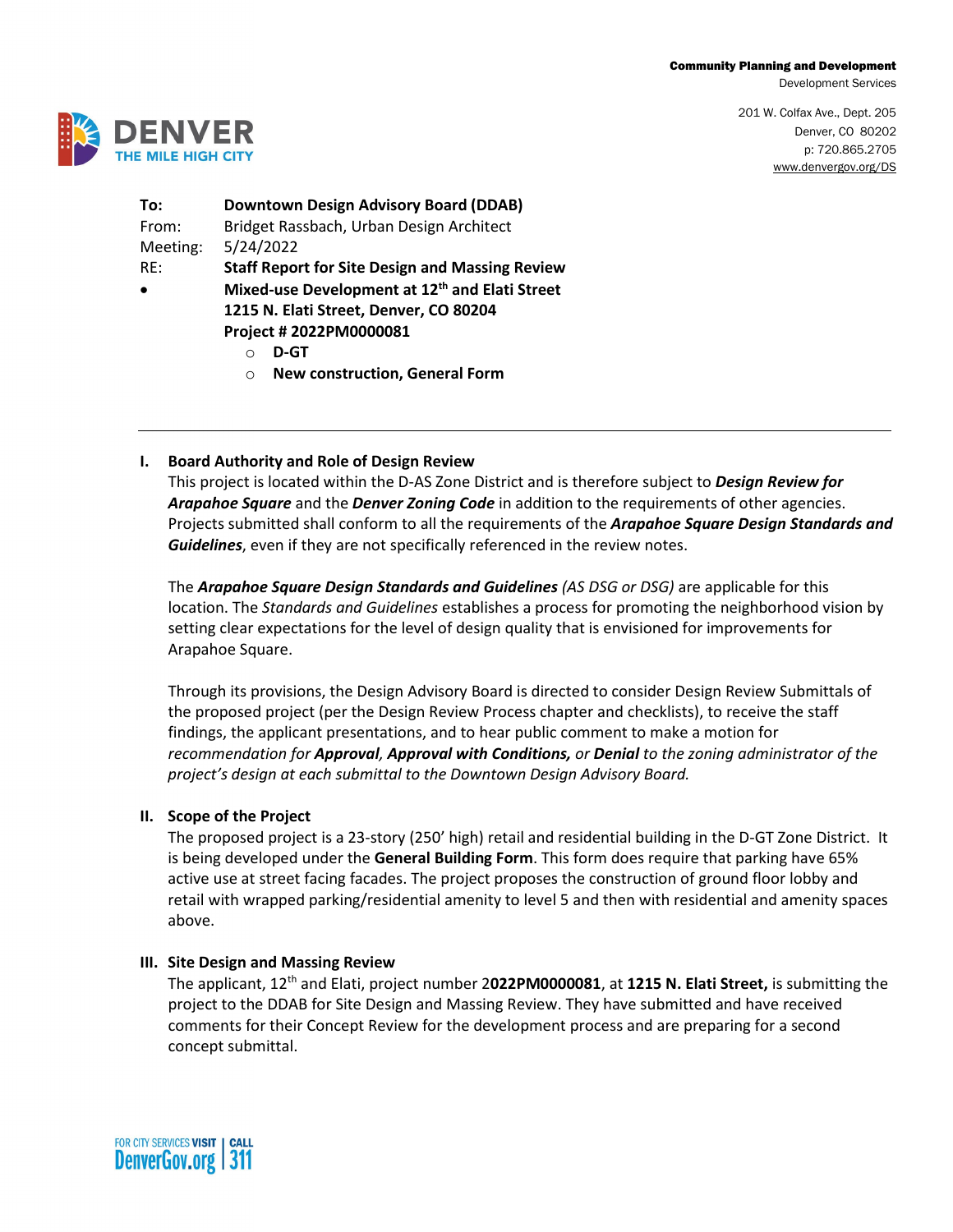## **IV. Design Review**

Design Review submittals and reviews to be completed after Site Design and Massing Review is approved and after approval to submit for a Site Development Plan (SDP).

## **V. Staff Findings**

A. Facade above level 1 is very long. Locating a portion of the open space near the center or at least not at the ends only would allow a natural break in the facade.

1.B To break up long facades into components that add interest to massing and facade wall and promote Human Scale

B. E Open space is located at the ends of the structure and do not contribute to breaking the massing / long facade down

1.I To break down long building frontages

1.24 Open Space, such as forecourts, plazas, and gardens, should be used to enhance prominent building entrances.

C. Level 1, although with varied setbacks, appears to be one mass due to the line of columns/ arcade created. The remaining podium levels create an undifferentiated wall that does not compliment the street experience, adjacent lower scale structures, or coordinate with the tower levels above, As noted above, open space located closer to mid zone lot would break down the facade

2.A To ensure Building Massing supports a comfortable Street Level experience

2.B To encourage building modules that break down long undifferentiated frontages

2.C To use Building Massing to purposefully reinforce building uses or adjacent distinctive features

2.D To promote building sizes and proportions that contribute to visual permeability within and across the neighborhood

2.F To coordinate Building Massing across the Lower Story Facade and Upper Story Facade/Tower Facade

2.02 Buildings with over approximately 150 feet of Primary Street frontage shall incorporate coordinated Building Massing techniques on the Lower Story Facade.

2.09 Buildings with more than approximately 200 feet of Primary Street frontage should be designed to further reduce visual mass and scale.

2.10 Building Massing should integrate creative designs to create architectural interest and reduce the overall scale of the building mass from the Street Level.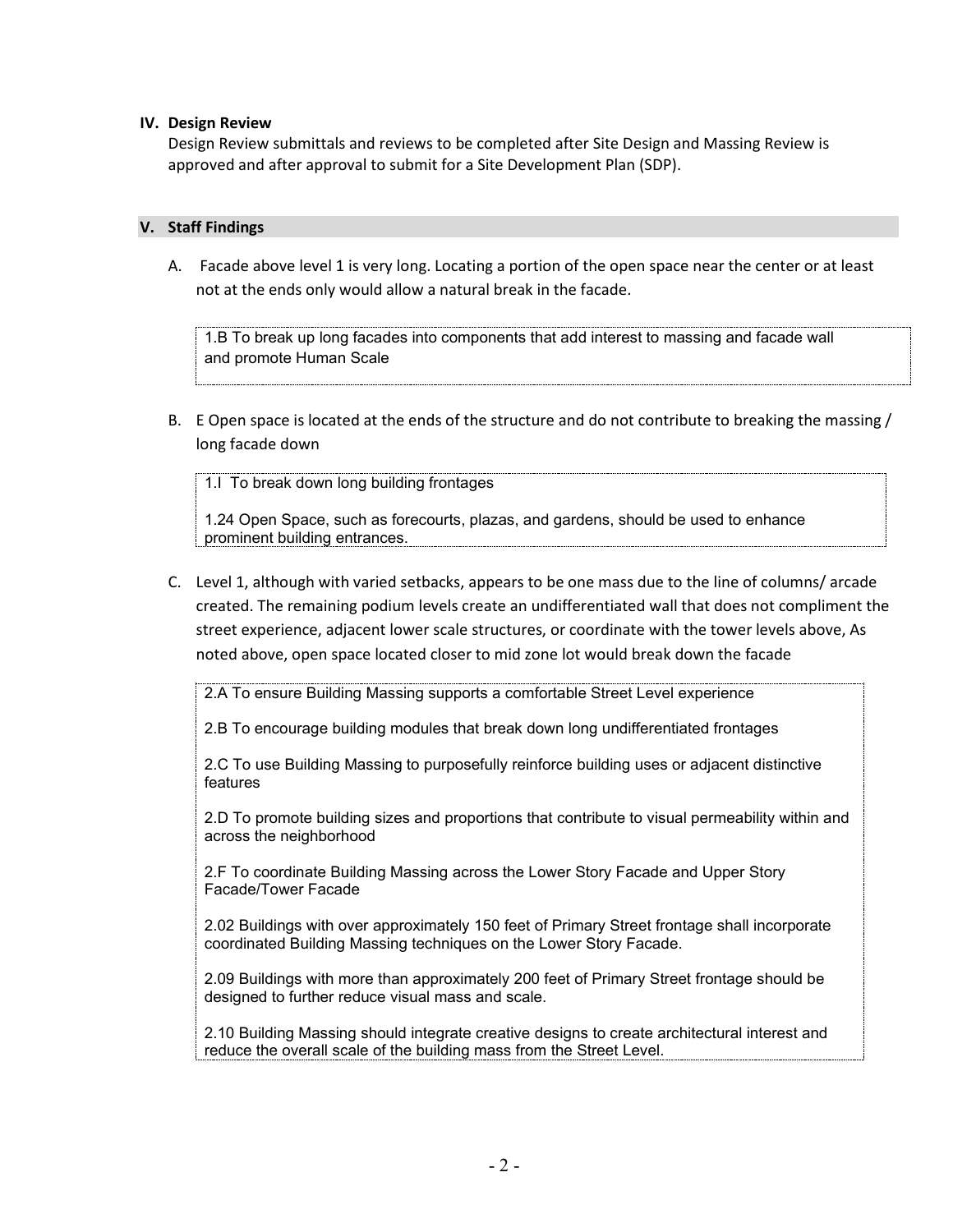D. Project will need to provide more information at Design Development on how it is responding to adjacent low scale structures at north and south.

2.16 Building Massing should respond to the adjacent context especially at lower-scaled buildings and public spaces.

2.20 Streetwall height should vary throughout the street and within each block to support architectural variety.

2.21 Streetwall height should consider the adjacent existing neighboring context. At street corners, this includes the context on both streets.

2.26 Development adjacent to a lower-scale Historic Resource or Character Building shall provide a height transition to respect and reinforce established height.

2.J To coordinate a scale relationship between the Streetwall of adjacent properties

2.M To provide a scale transition between taller buildings and adjacent lower-scale neighborhoods or buildings

E. Wrapped parking use must be a truly Active Use, not just bike storage or other storage.

## **VI. Submittal and Compliance Checklist**

*Refer to the attached checklist. Green-highlighted checked topics are areas that appear to comply or are not applicable to project; Orange-highlighted checked topics are issues for further design discussion; Redhighlighted checked topics (if there are any) appear to not comply and require intensive board input.*

#### **VI. DDAB Project Commentary**

*Refer to the attached board review form for initial board comment.*